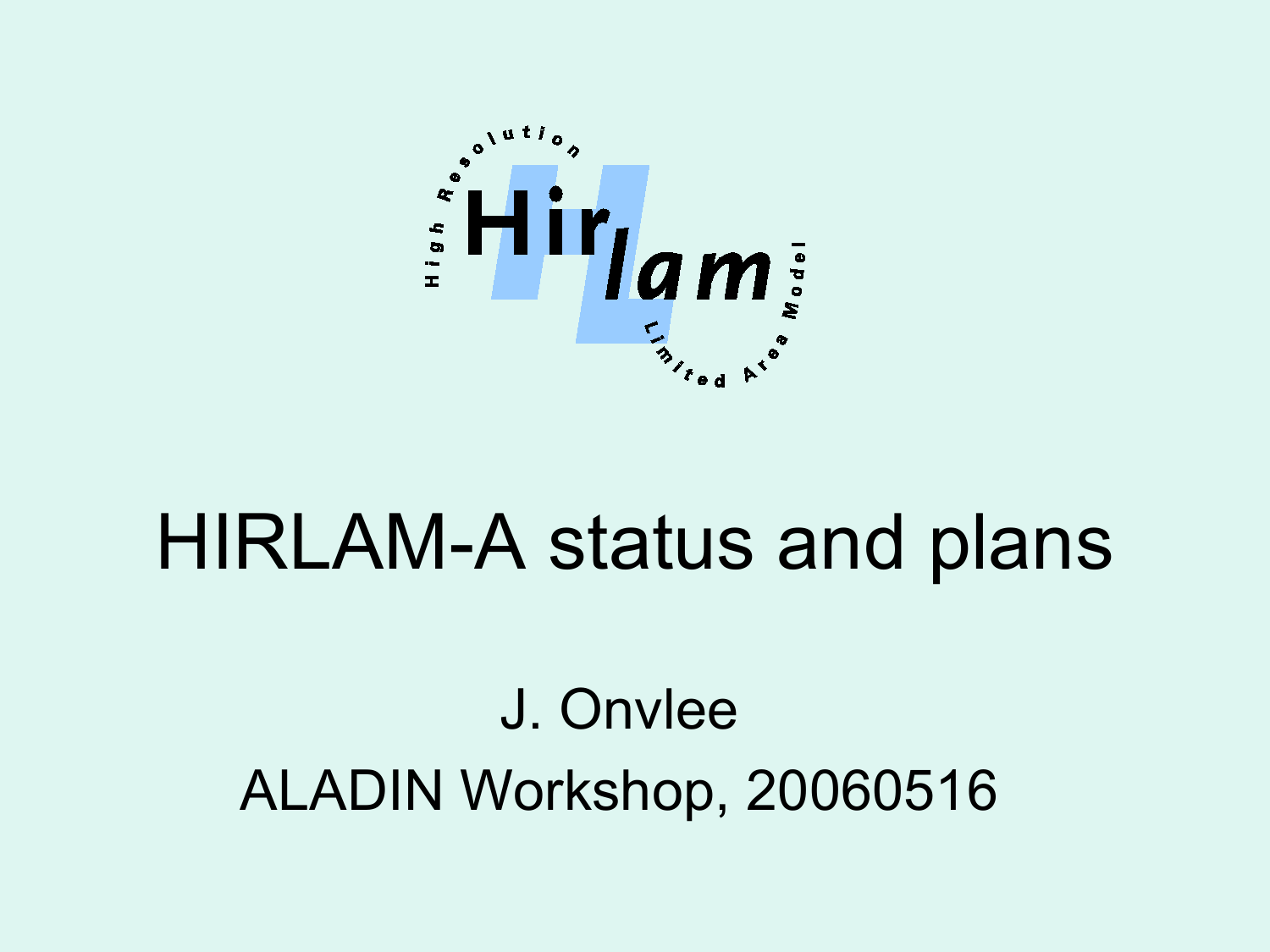# **Outline**

- Priorities and deliverables for HIRLAM-A
- Recent results and plans
	- Mesoscale modelling
	- Data assimilation and use of observations
	- Model physics and dynamics
	- Predictability
	- System and applications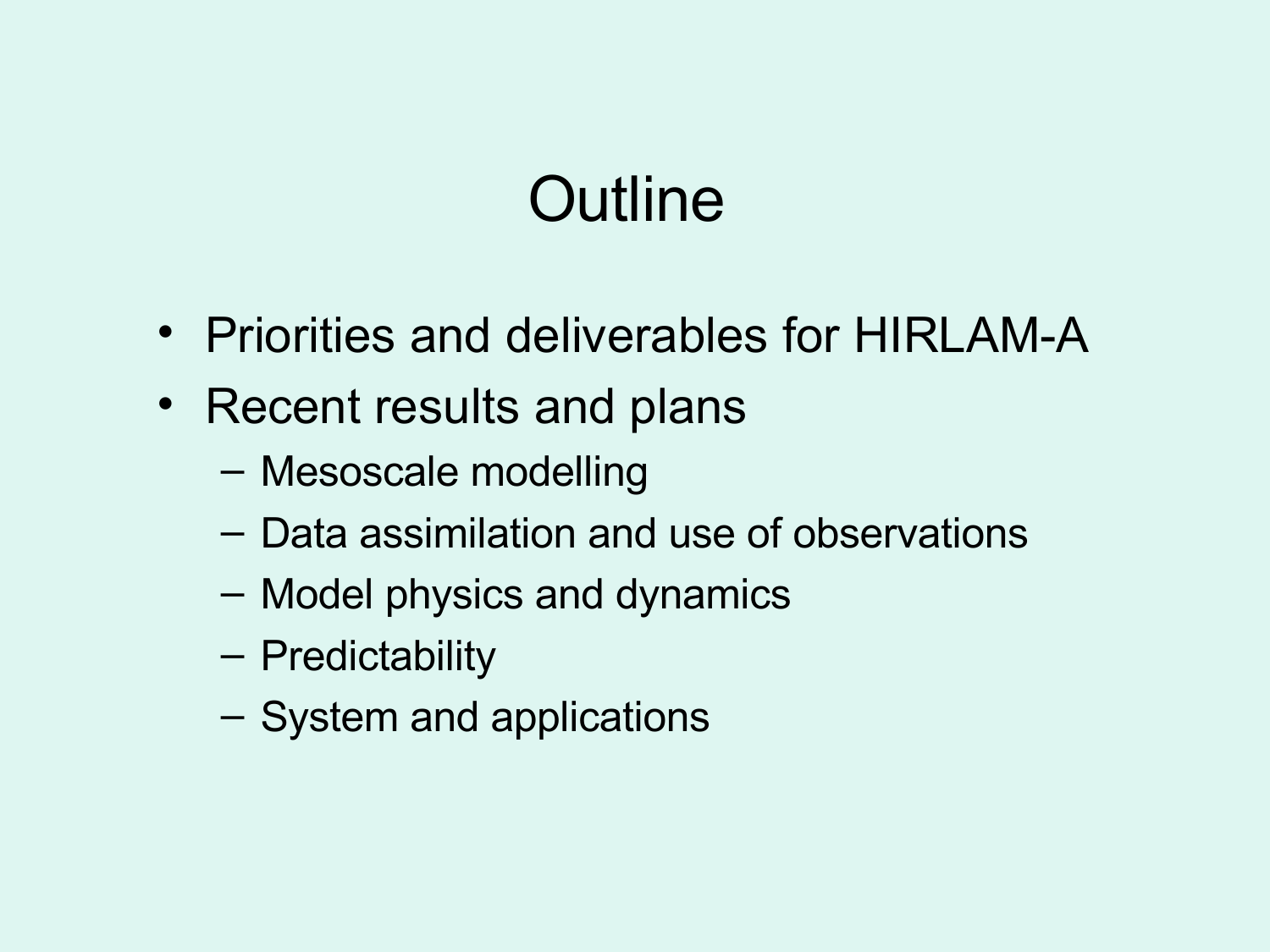#### Deliverables for HIRLAM-A

- 1) Mesoscale analysis and forecast system
- 2) Continued maintenance and "keeping up to scratch" of synoptic scale system
- 3) Development of operationally feasible and reliable shortrange ensemble forecast system

#### Also:

- Operational implementation of 4D-VAR, assimilation of many new high-resolution RS data
- Later: improved/extended coupling of atmosphere to other systems (hydrosphere, land surface, chemistry)
- Enhanced quality assurance and user-friendliness of Ref.System.
- Enhanced operational cooperation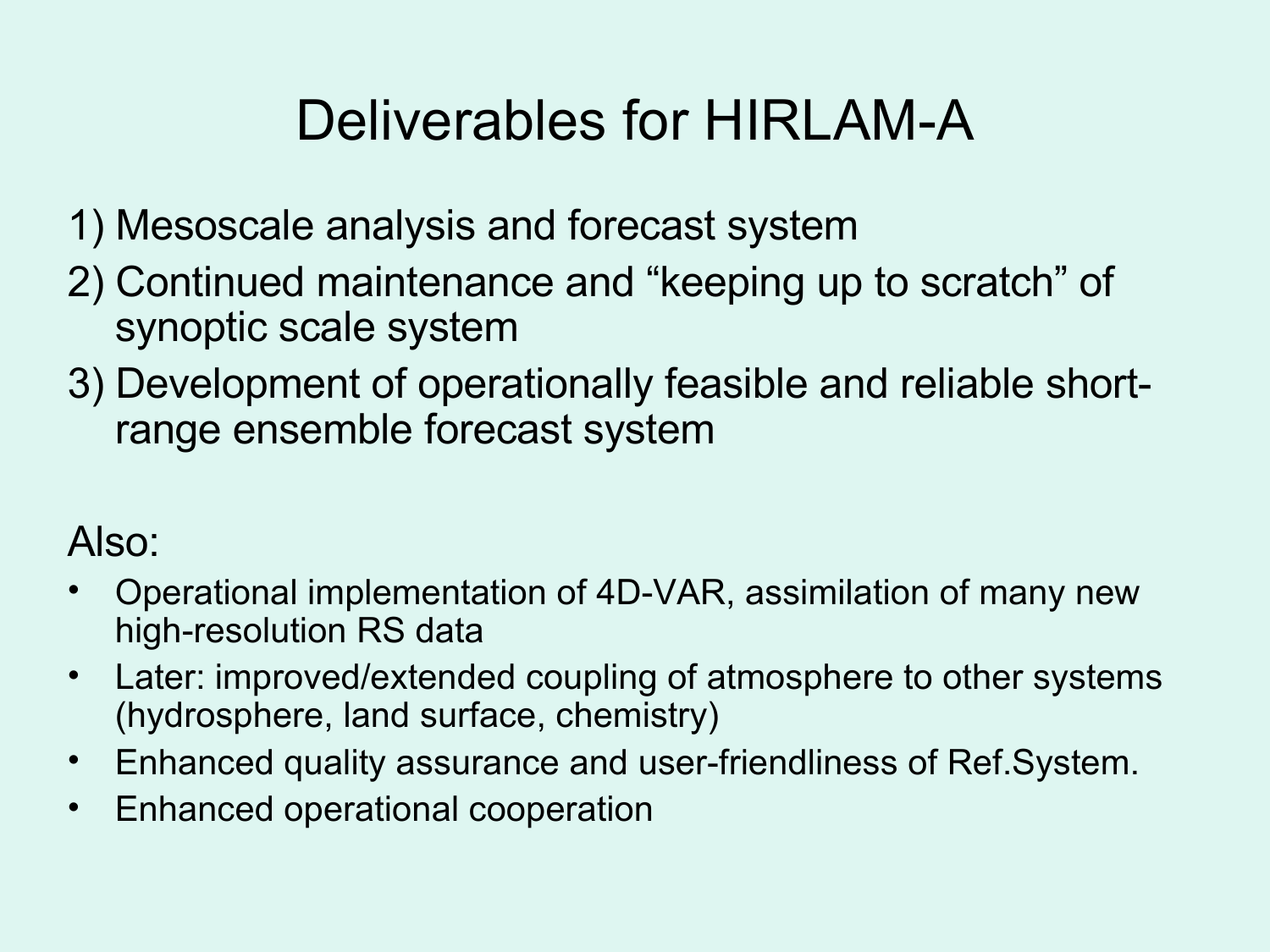#### Mesoscale modelling status and plans

- Step 1: Getting acquainted with ALADIN, port HIRLAM physics subpackage to IFS (benchmark); make "reference" namelist setup available at ECMWF. Status: close to finished.
- Base subsequent developments of physics and dynamics (incl. surface) on AROME (physics+externalized surface) system
- Identify and port HIRLAM physics / surface / data assimilation concepts to be tested in, this system
- Comparative verification of developing system against benchmark
- Presently HIRALD version running daily in DMI, AROME versions in SMHI,FMI. Plans to implement mesoscale system in more HIRLAM countries.
- Physics/dynamics mesoscale joint developments already started; begin with data assimilation and use of obs work in 2d half of 2006.
- Start joint work on typical mesoscale aspects in physics, data assimilation and use of observations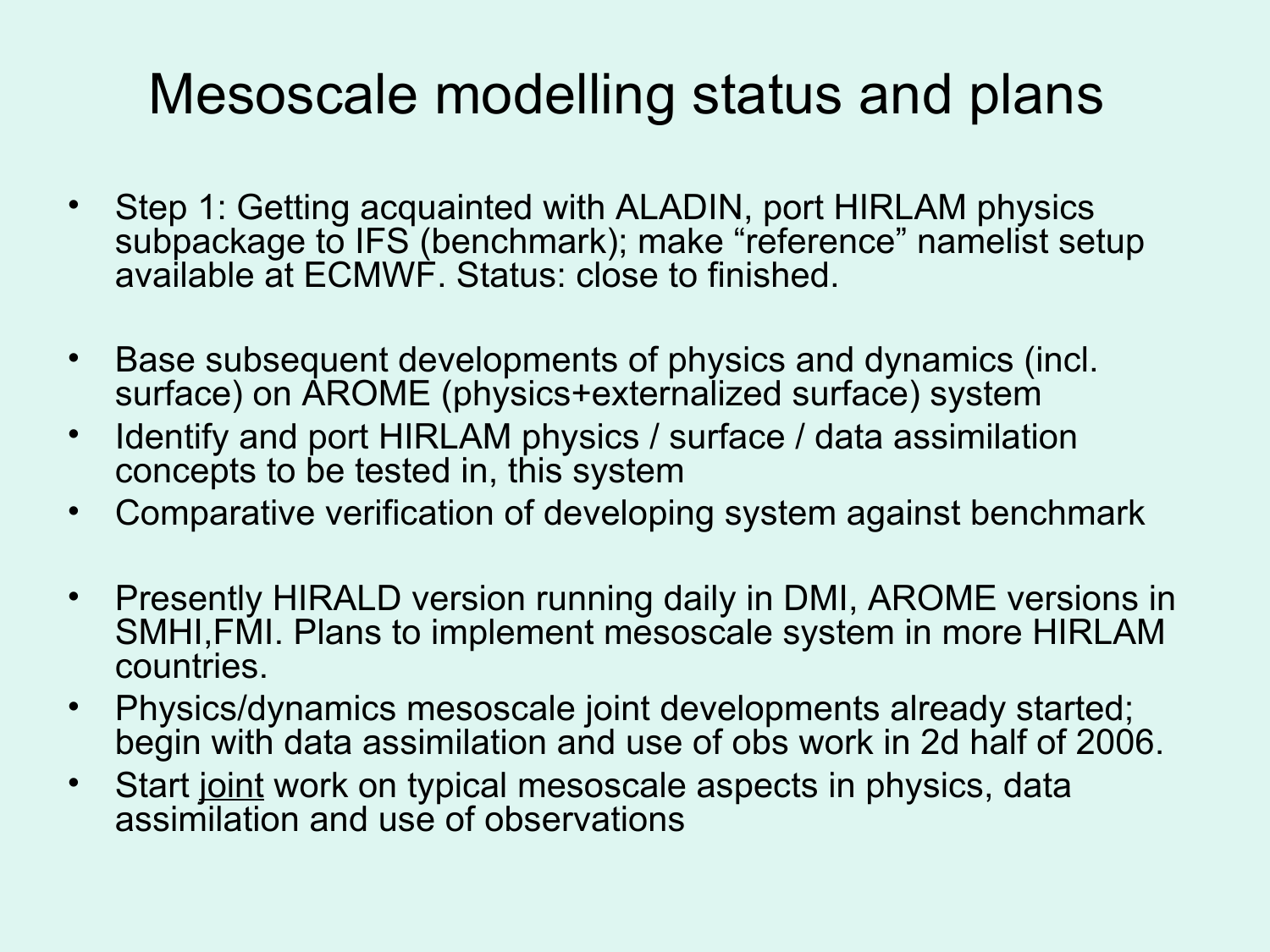### Data assimilation:

- 4D-VAR tests: control of lateral boundary conditions, removal of bugs. Consistent positive impact wrt 3D-VAR.
- 4D-VAR training week in April; Preparations for implementation of 4D-VAR as reference
- Mesoscale data assimilation:
	- strategy: planning meeting in October, Zurich to decide on practical approach to tackle mesoscale challenges
	- Getting acquainted with ALADIN 3D-VAR/ODB system: Workshops in Budapest
	- Miniworkshop for determination of approach for more sophisticated physics for 4D-VAR (meso/synopt, scale) to be planned in September.
	- Observation operator convergence: start 2d half of 2006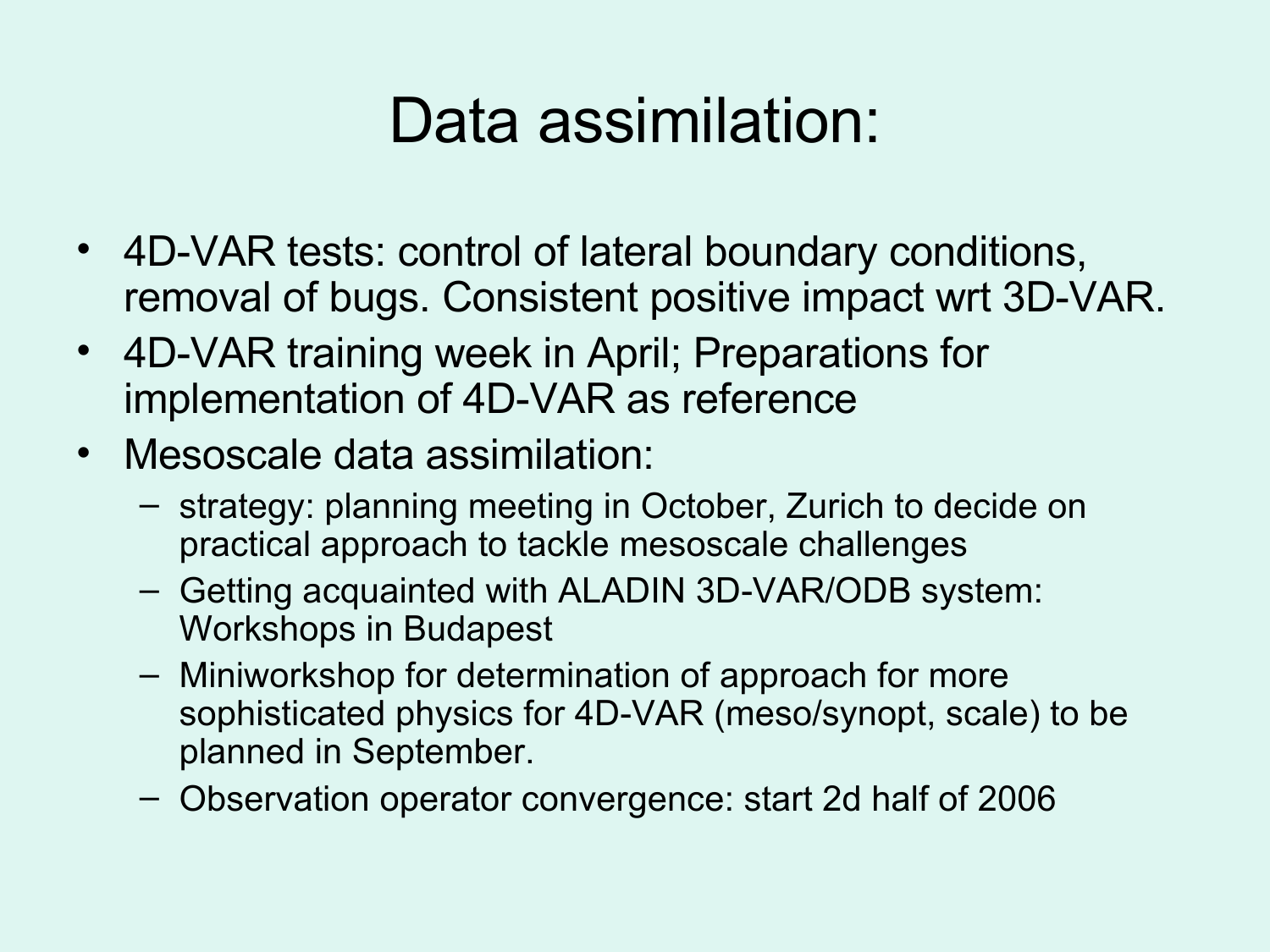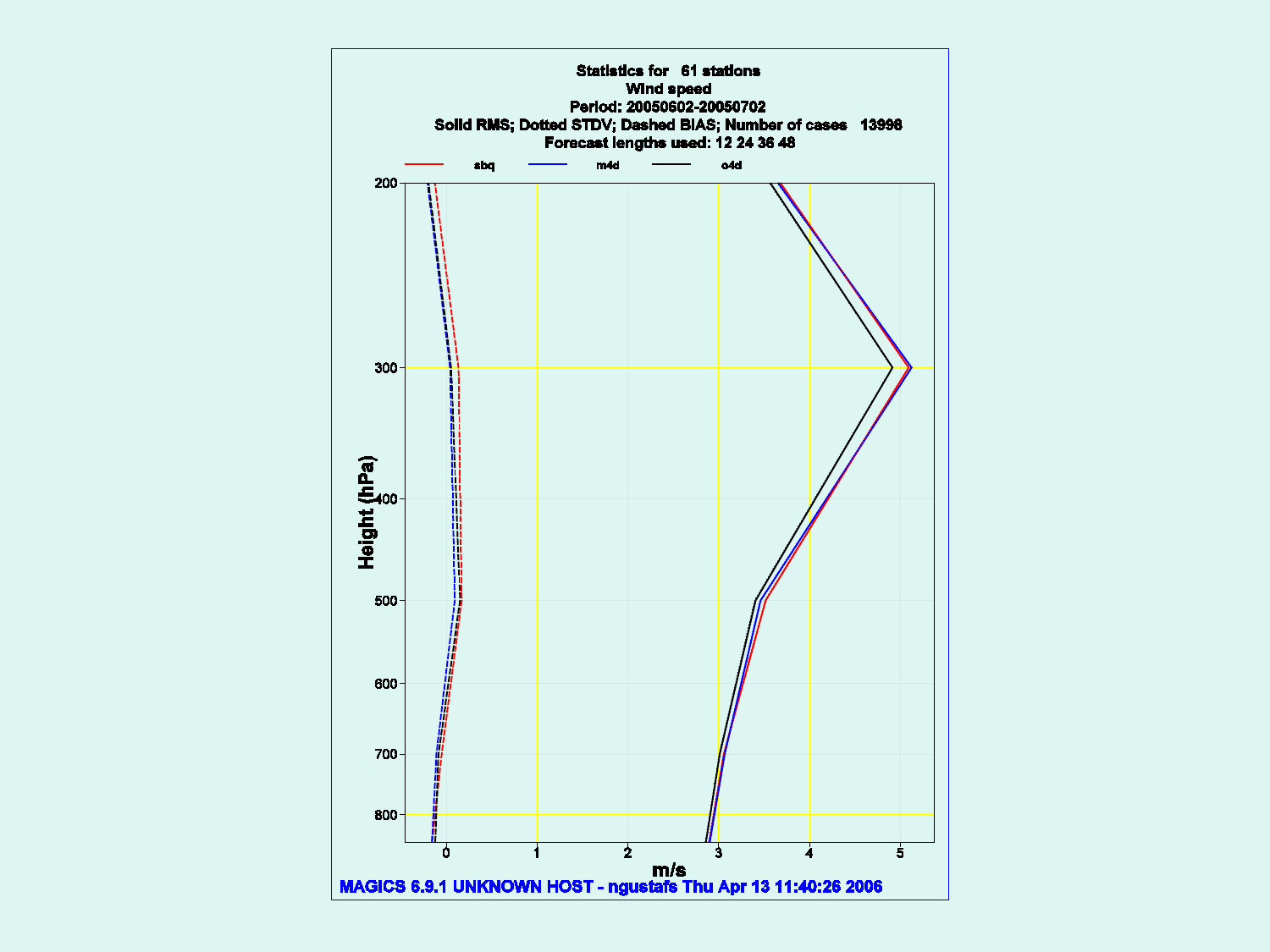# Use of observations

- New/improved types of observation to be included soon: – SYNOP 2,10m; scatterometer; AMV; OSI SAF SST, sea ice
- Observation operator convergence plans
- Radar, GPS: (joint) work ongoing
- Start with research on advanced imagers, sounders and clear/cloudy radiances: MODIS, AIRS/IASI, AMSU over land, ....
- Make use of SAF products/ algorithms as much as possible
- Surface data assimilation: strategy for next few years to be decided.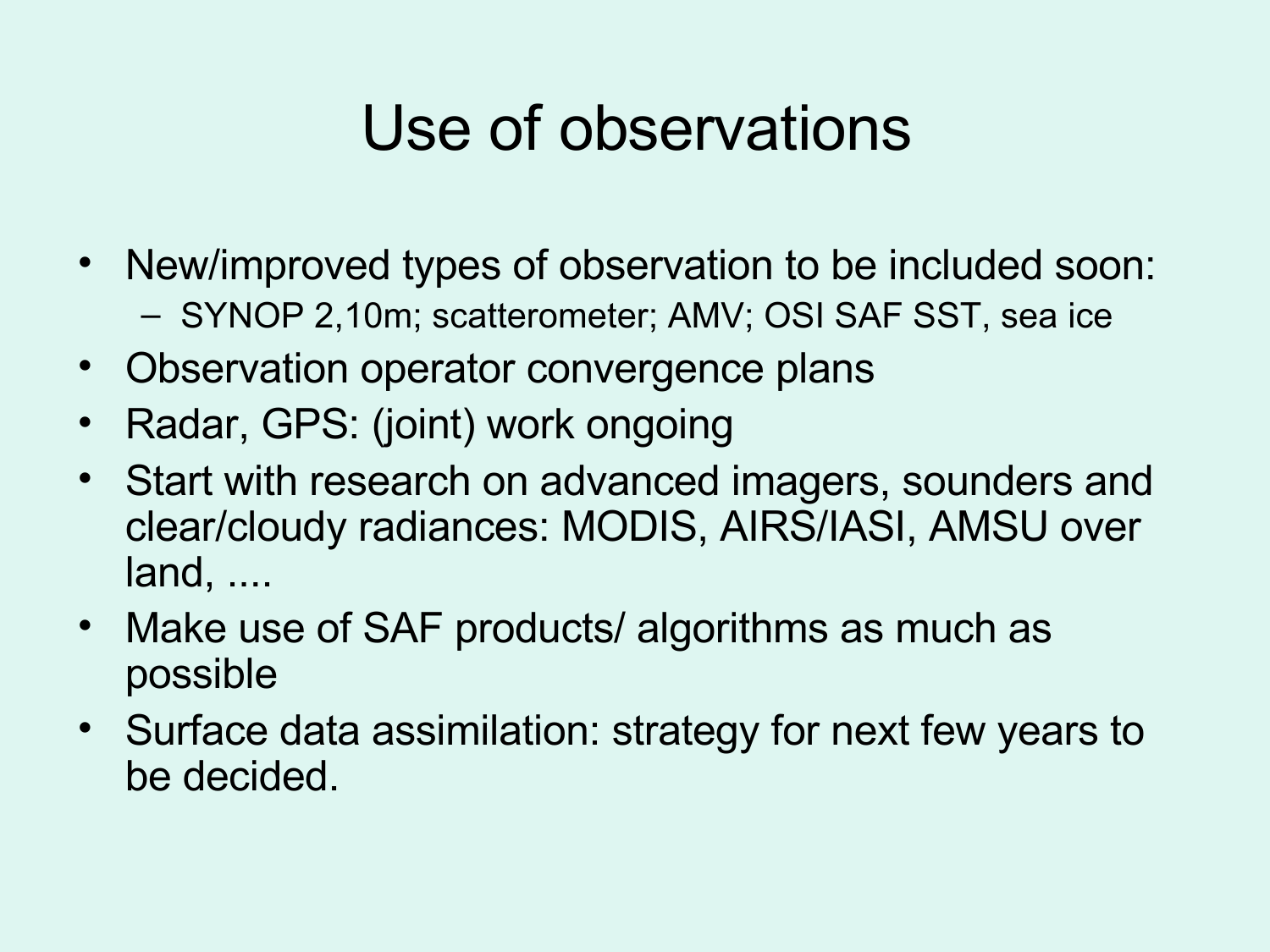### Forecast model

- Synoptic scale: Preparation of moist CBR (tuning with convection)
- MSO/SSO and sloping surface radiation schemes tested with positive impact, ready for porting to mesoscale model where appropriate.
- Work on mesoscale combined turbulence-shallow convection (EDMF) scheme started.
- Dynamics: start made with activities in common HIRLAM-ALADIN plans: mercator map factor, vertical finite element, horizontal pressure gradient near orography.
- Initial experiments with coupling to atmospheric chemistry
- Surface model and snow scheme: revised version yielding promising results
- Lake model activities planning meeting in Helsinki, work started
- Inclusion of urban characteristics in surface model: preliminary experiments, to be intensified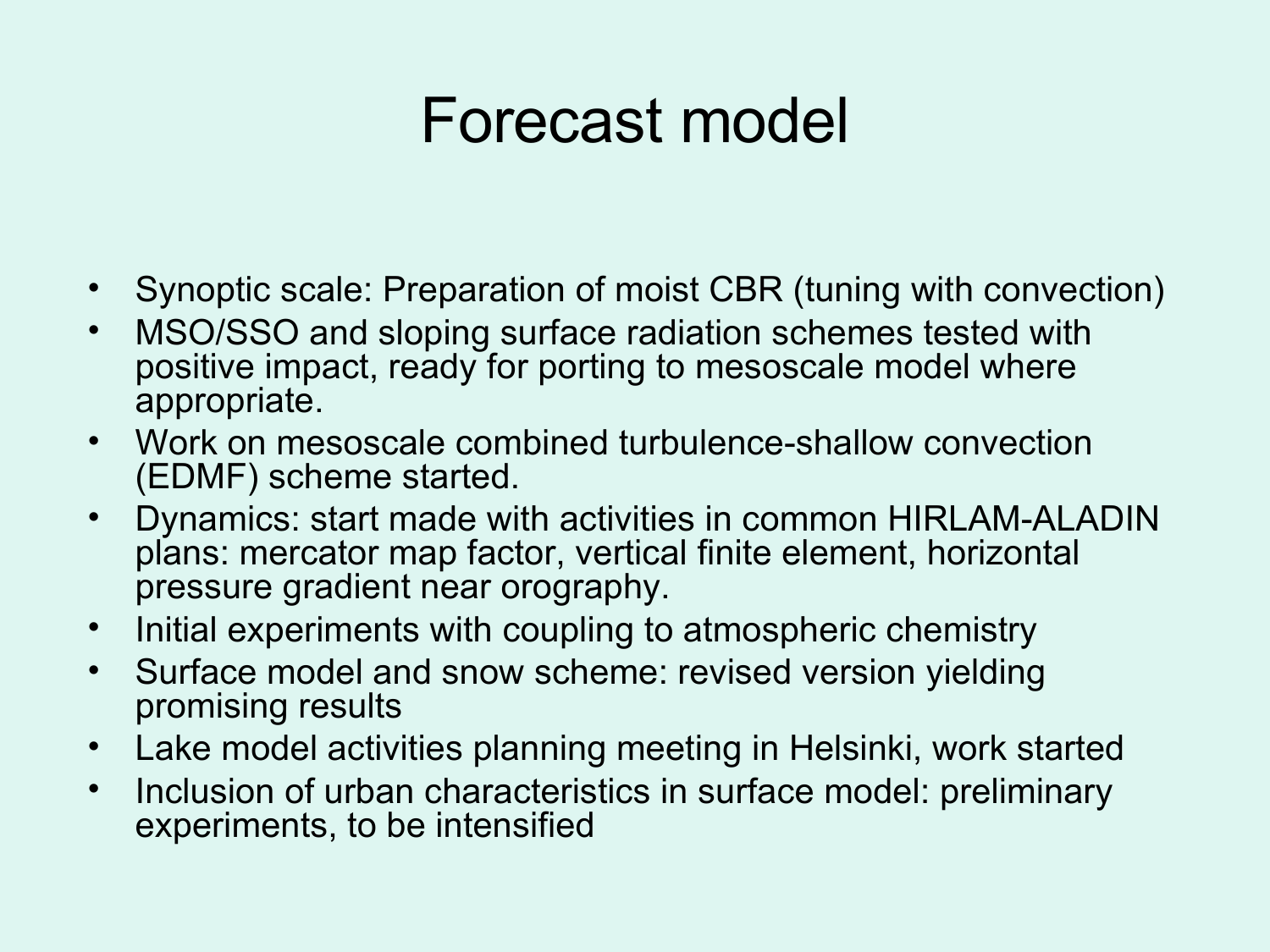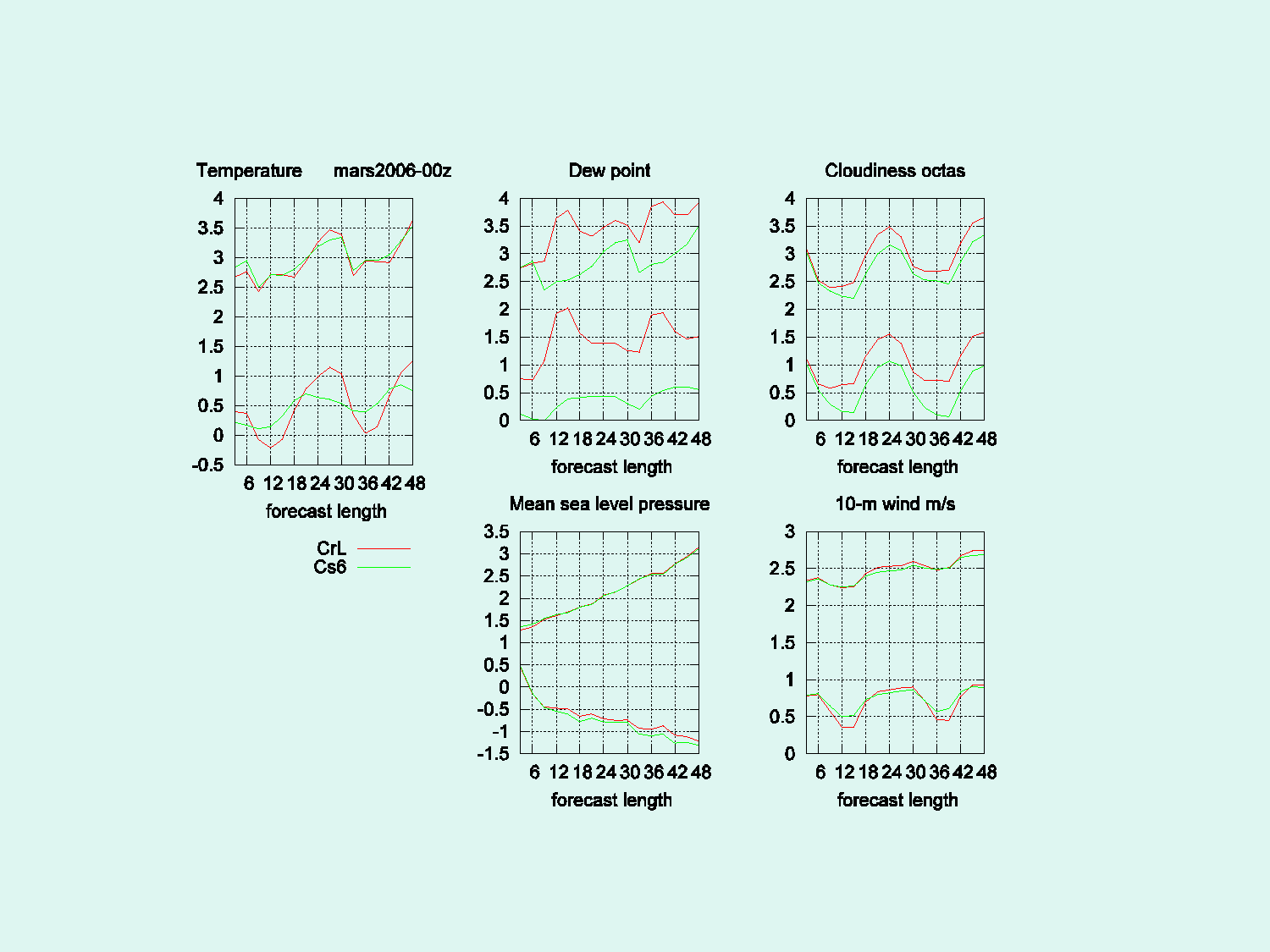# **Predictability**

- Activities in this area until now mostly at national level. Needed: integration of these experiences into a HIRLAM/ALADIN short-range predictability system.
- Formulate common HIRLAM-ALADIN plans on predictability: March workshop, Madrid.
- Create GLAMEPS:
	- HIRLAM-ALADIN grand ensemble, produced in distributed manner for common area, and combining variety of methods
	- Start with presently developed methods and systems, gradually add and test new methods for ensemble creation
	- Calibrate ensemble and evaluate contribution of individual methods using BMA
	- Laboratory system environment: to be set up at ECMWF
	- More detailed work plan to be set up. June: planning meeting for GLAMEPS system aspects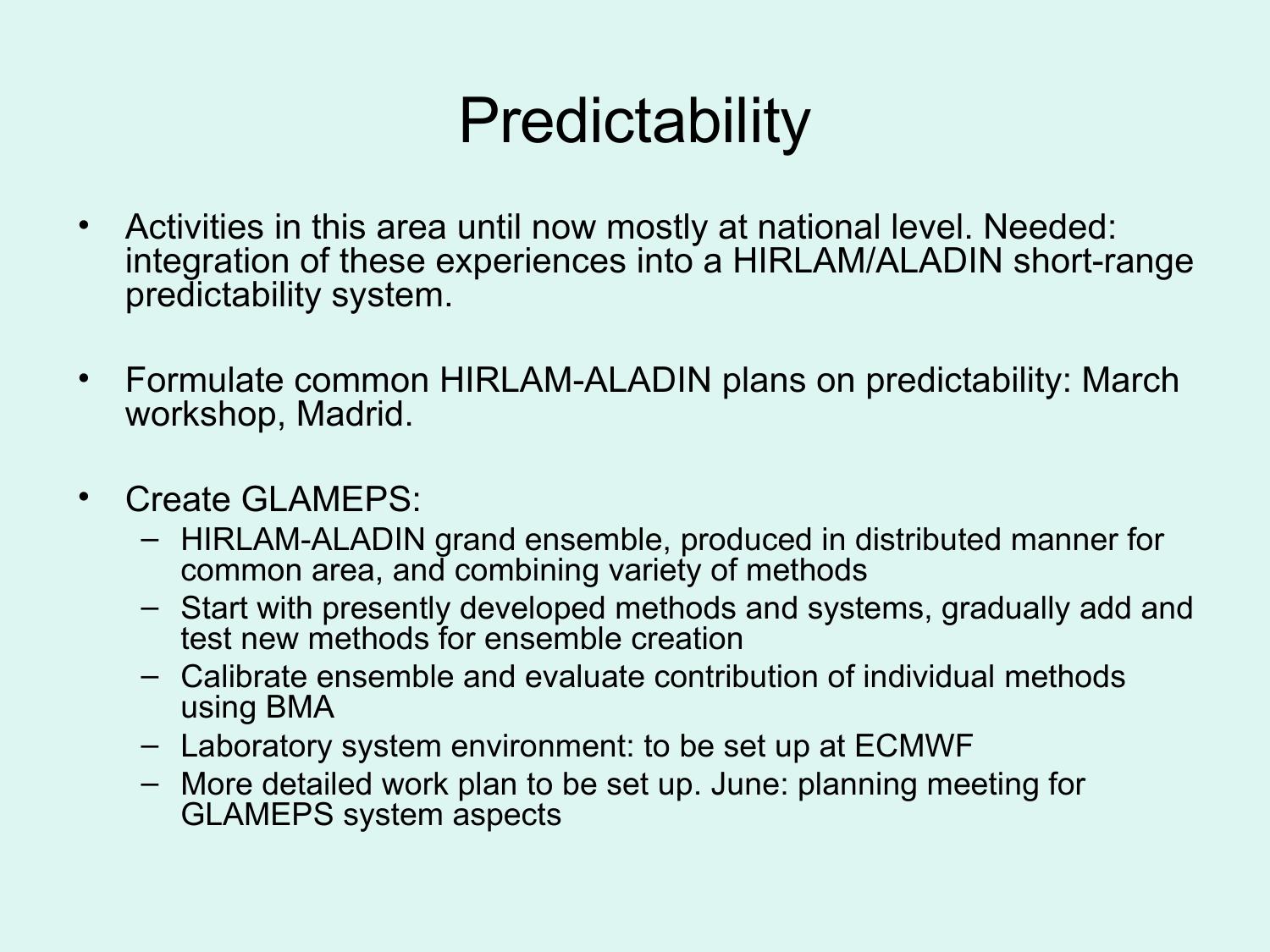# System and applications (1)

Verification and validation:

- Regular analysis of verification of RCR for identification and solving of model problems.
- Extensions to routine RCR monitoring/verification system (e.g. more data usage monitoring, O-B statistics, ...)
- Based on Oslo workshop: initiation of common mesoscale validation and verification working group

#### Maintenance of the Reference System: a bigger task!

- Apart from cleaning and improving synoptic scale system:
- Mesoscale system: repository, standard setup and national "branches" to be maintained at ECMWF
- Participation in common phasing efforts
- And creating system setup for GLAMEPS